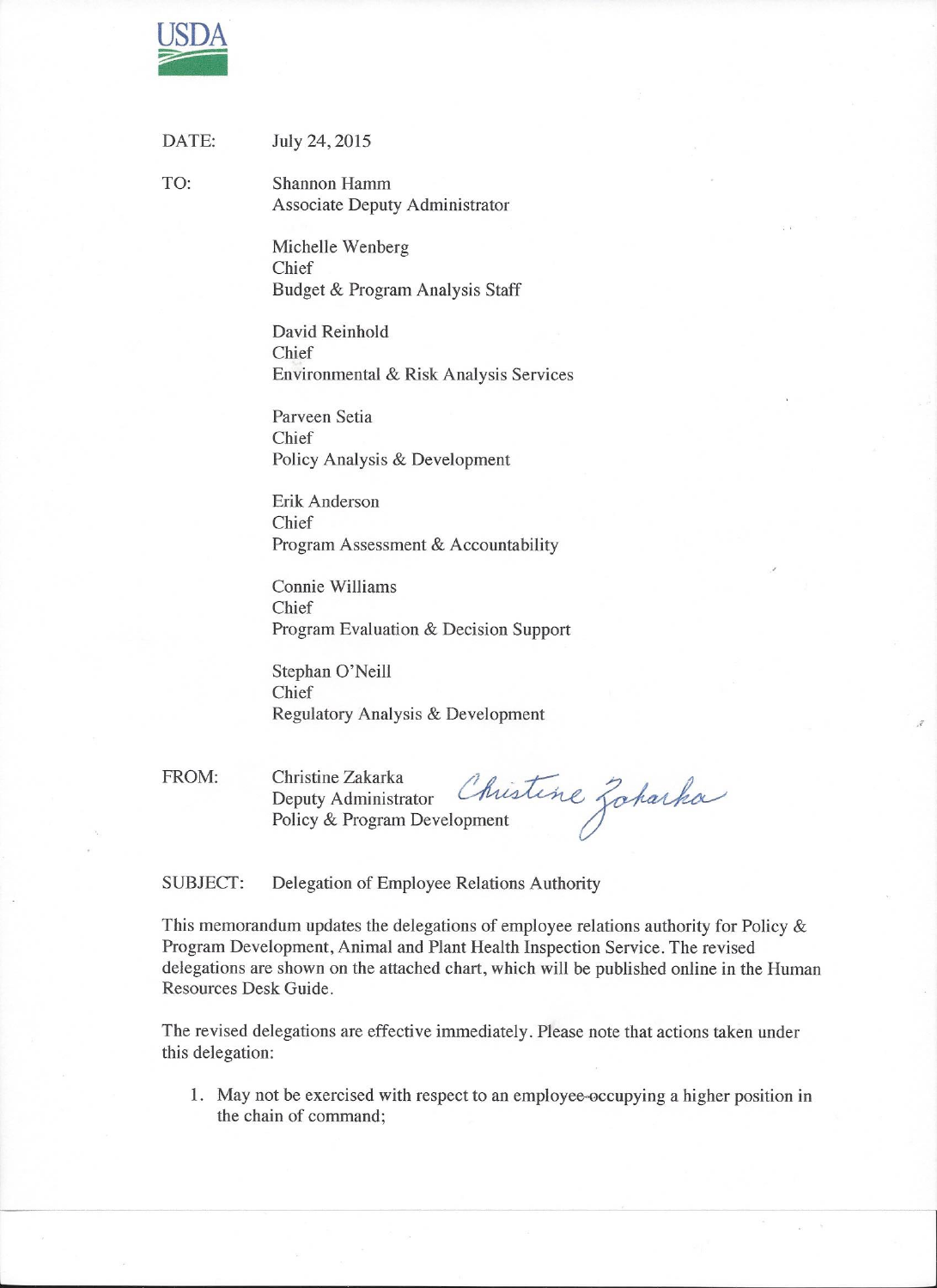## **Animal and Plant Health Inspection Service Policy & Program Development Delegation of Employee Relations Authority**

- 2. Except for Caution or Warning memoranda, all correspondence must be prepared and/or reviewed by the servicing employee relations specialist to ensure regulatory requirements are met;
- 3. Individuals functioning in an acting capacity may exercise these authorities to the extent that they are qualified;
- 4. Further re-delegations or changes in delegations must be requested by memorandum to the Deputy Director, Employee & Management Services Directorate (EMS), Human Resources Division (HRD), MRPBS; and,
- 5. The HRD Deputy Director, EMS, MRPBS, may suspend a delegation on a caseby-case basis if circumstances so warrant.

Inquiries from supervisors and managers on taking disciplinary or performance-based actions should be directed to their servicing employee relations specialist by calling (612) 336-3299.

cc: Deputy Director, EMS Chief, MRP EMRB